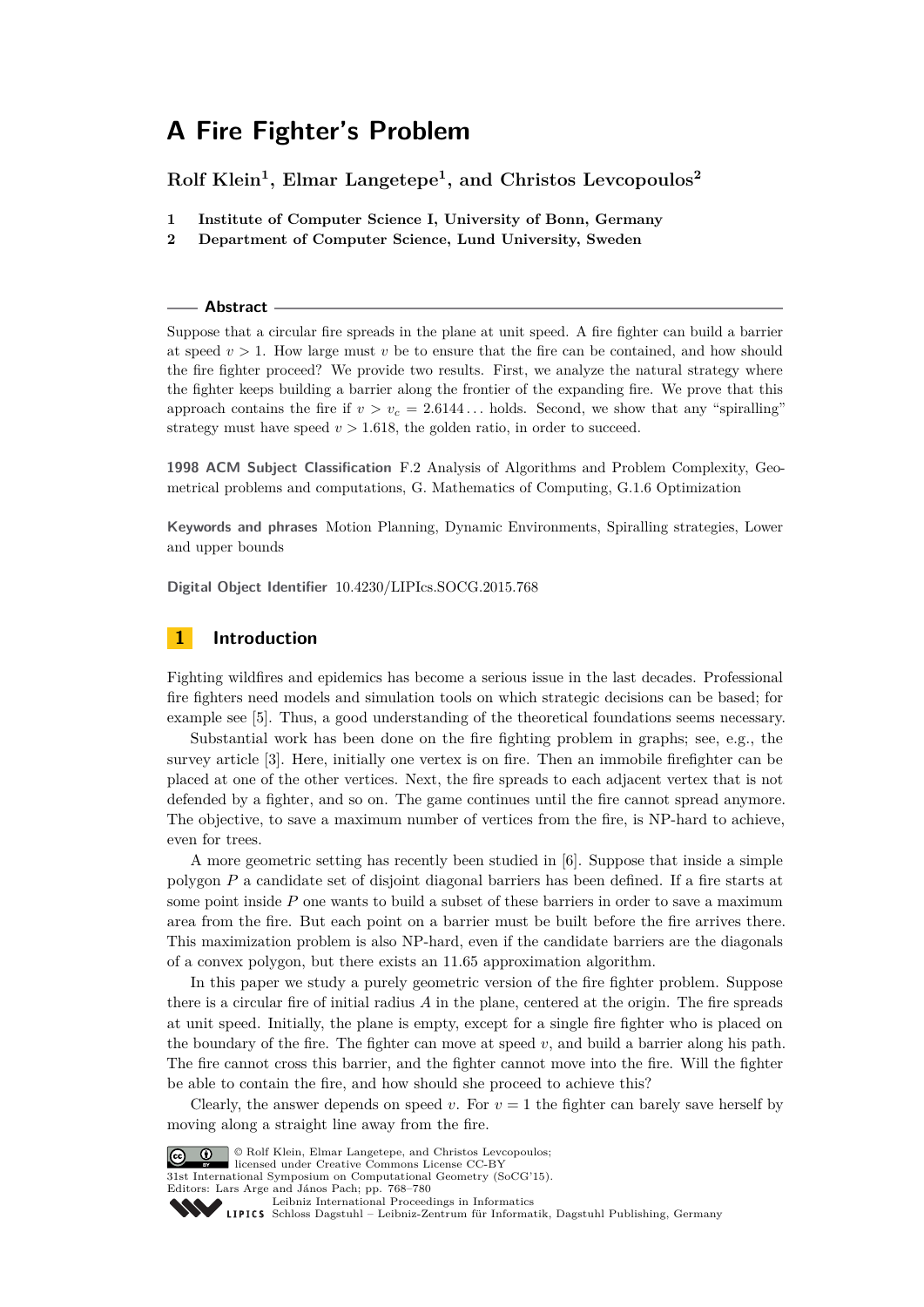<span id="page-1-0"></span>

**Figure 1** The race between the fire and the fighter for speed *v* = 3*.*738. The firebreak was constructed from  $p_0$  to  $p_2$  whereas the fire expands along the outer side of the barrier up to point  $q$ . Can the fire figther finally catch the fire?

At speed  $v > 2\pi + 1$ , the fire fighter can move a distance x away from the fire and build a complete circular barrier before the fire can reach it. This requires  $(x + 2\pi(x + A))/v \leq x$ or  $(2\pi + 1) + 2\pi A/x \leq v$ .

What happens in between 1 and  $2\pi + 1$ ? In this paper we show that a speed  $v > 2.6144$  is *sufficient to contain a fire, and that a speed v >* 1*.*618 *is necessary, at least for a reasonably large class of strategies.*

The first bound is established in the following way. We consider a conscientious fire fighter who tries to contain the fire by building a barrier along its ever expanding frontier, at her maximum speed *v*. Let us denote this strategy by FF (short for Follow Fire). A spiralling barrier curve results. While the fighter keeps building the barrier, the fire is coming after her along the outside of the barrier, as shown in Figure [1.](#page-1-0) Intuitively, the fighter can only win this race, and contain the fire, if the last coil of the barrier hits the previous one.

In the hand-drawn example shown in Figure [2](#page-2-0) this happens in the second round if  $v = 4.1932$ ; but for smaller values of *v*, more rounds may be necessary.

We have the following result.

#### <span id="page-1-1"></span>▶ Theorem 1.

- (i) *Strategy FF contains the fire if*  $v > v_c \approx 2.6144$  *holds.*
- **(ii)** *As v decreases to vc, the number of rounds to containment tends to infinity.*

Although strategy FF is rather simple, the proof of Theorem [1](#page-1-1) is not. First, we establish a recursive system of linear differential equations associated with each round. They can be solved easily by standard methods, but the resulting recursions are complicated. Therefore, we apply techniques from analytic combinatorics. We look at the generating function  $F(Z)$ that arises from these recursions, and find a presentation of  $F(Z)$  as a ratio of analytic functions. The denominator equals

<span id="page-1-2"></span>
$$
e^{wZ} - sZ = 0,\t\t(1)
$$

where  $w = \frac{2\pi + \alpha}{\sin \alpha}$  and  $s = e^{(2\pi + \alpha)\cot \alpha}$  are functions of a real variable  $\alpha$  which equals  $\cos^{-1}(1/v)$  in our setting. Our targets are the coefficients of  $F(Z)$ ; they are linked to the zeroes of equation [1.](#page-1-2)

**S o C G ' 1 5**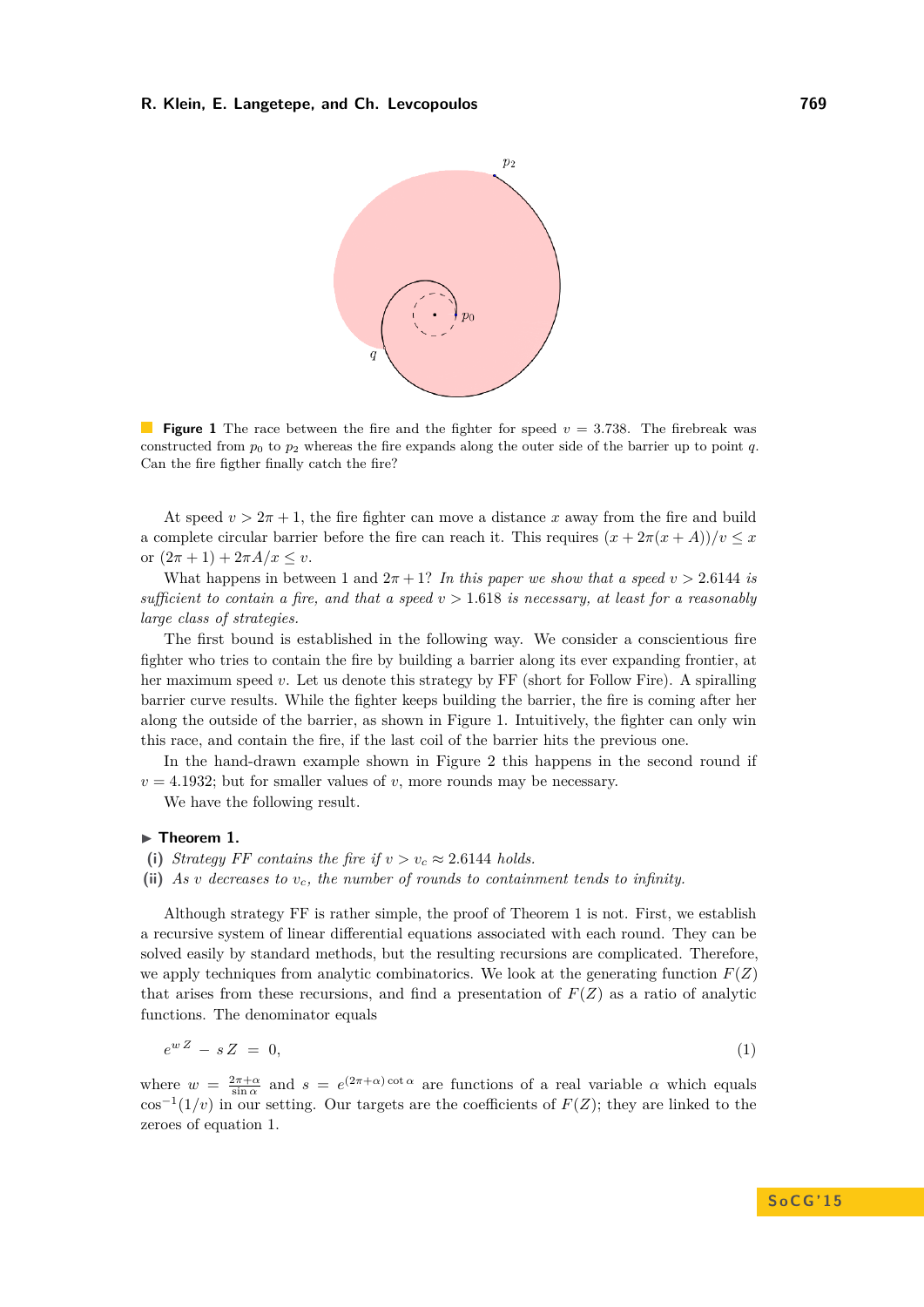<span id="page-2-0"></span>

**Figure 2** At speed  $v = 4.1932$  the fire will be fully contained by the fire figther's barrier in the second round.

Let  $\alpha_c \approx 1.1783$  be the smallest positive solution of  $s = e \, w$ , corresponding to  $v_c \approx 2.6144$ . For this value of  $\alpha$ , equation [1](#page-1-2) has a real zero  $Z = 1/w$ , as direct substitution shows. For  $\alpha > \alpha_c$ , corresponding to  $v > v_c$ , this real zero splits into a complex zero  $z_0 = \rho(\cos \phi + \sin \phi i)$ and its conjugate, where  $\phi \in (0, \pi)$ , and no real zeroes of equation [1](#page-1-2) remain.

At this point, part (i) of Theorem [1](#page-1-1) follows from a Theorem of Pringsheim's in complex function theory; see Section [6.](#page-9-0) To find out how many rounds it takes to contain the fire, we apply Cauchy's residue theorem and find that their number is  $\approx \pi/\phi$ . Since  $\phi$ , the angle of the complex root  $z_0$ , tends to zero as  $z_0$  becomes real for  $\alpha \to \alpha_c$ , part (ii) of Theorem [1](#page-1-1) also follows. How  $j$ , the number of rounds, depends on  $v$  is shown in Figure [3.](#page-3-0) For speeds  $v \geq 3$  strategy FF needs at most 4 rounds to contain the fire.

In addition to the above upper bound we prove the following lower bound. To this end we restrict ourselves to the class of "spiralling" strategies that visit the four coordinate half-axes in cyclic order, and at increasing distances from the origin. Note that strategy FF is spiralling even though the fighter's distance to the origin may be decreasing: the barrier's intersection points with any ray from 0 are in increasing order since the curve does not self-intersect. Here we have the following.

<span id="page-2-1"></span> $\triangleright$  **Theorem 2.** In order to enclose the fire, a spiralling strategy must be of speed

$$
v > \frac{1+\sqrt{5}}{2} \approx 1.618,
$$

*the golden ratio.*

The proof of Theorem [2](#page-2-1) is given in Section [7.](#page-10-0) An (almost) complete proof of Theorem [1](#page-1-1) (i) is given in the main text; only for some details we refer to the technical report of this paper; see [\[7\]](#page-12-4). Proving part (ii) of Theorem [1](#page-1-1) requires considerably more work; we sketch only the essential ideas in the main text. A complete proof of (i) and (ii), which can be read independently of the main text, is given in the Appendix of the technical report [\[7\]](#page-12-4).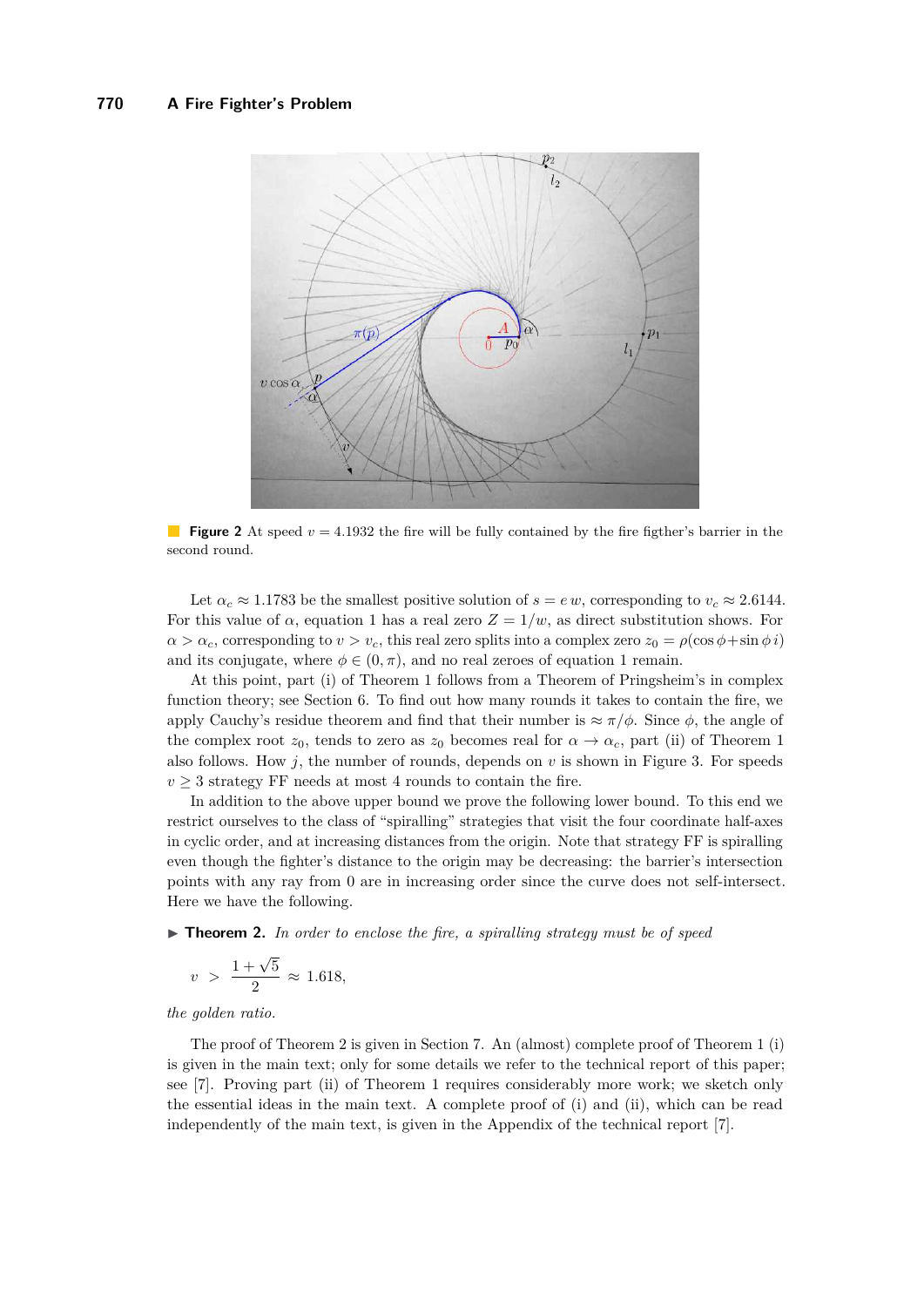<span id="page-3-0"></span>

**Figure 3** The approximate number of rounds needed by strategy FF, as a function of speed *v*.

# <span id="page-3-1"></span>**2 The barrier curve generated by strategy FF**

We would like to show how the barrier curve shown in Figure [2](#page-2-0) has been developed. A more detailed view of the starting situation of Figure [2](#page-2-0) from  $p_0$  to  $p_2$  is depicted in Figure [4.](#page-4-0)

Consider some point *p* in the first round between  $p_0$  and  $p_1$  as shown in Figure [4.](#page-4-0) If  $\alpha$ denotes the angle between the fighter's velocity vector at *p* and the ray from 0 through *p*, the fighter advances at speed  $v \cos \alpha$  away fromat 0. This implies  $v \cos \alpha = 1$  because the fire expands at unit speed and the fighter stays on its frontier, by definition of strategy FF. Consequently, the barrier curve between  $p_0$  and  $p_1$  is part of a logarithmic spiral centered at 0, whose tangents forms the angle  $\alpha = \cos^{-1}(1/v)$  with the extensions of the rays from 0 through *p*.

In polar coordinates a logarithmic spiral (with excentricity  $\alpha$ ) is defined by  $(\varphi, A \cdot e^{\varphi \cot \alpha})$ and the barrier curve from  $p_0$  to  $p_1$  is represented by the interval  $\varphi \in [0, 2\pi]$ . The curve length of the logarithmic spiral of excentricity *α* around origin *O* between two points *C* and *D* appearing on the spiral in this order is given by  $\frac{1}{\cos \alpha} (|DO| - |CO|)$ , where  $|CO|$  and |*DO*| denote the distances from *D* and *C* to the origin 0, respectively. Thus, for example the curve length from  $p_0$  to  $p_1$  is given by  $l_1 = \frac{A}{\cos(\alpha)} \cdot (e^{2\pi \cot(\alpha)} - 1)$ .

From point  $p_1$  on, the geodesic shortest paths  $\pi(p)$  from 0 to  $p$ , along which the fire spreads, start with segment  $0p_0$ , followed by segment  $p_0p$ , until the fighter reaches the point *p*<sup>2</sup> on the barrier's tangent to *p*0; see Figure [4.](#page-4-0) Thus, by the previous argument, between  $p_1$  and  $p_2$  the barrier curve constructed by FF is part of a logarithmic spiral of excentricity *α* now centered at *p*<sub>0</sub>. This spiral starts at *p*<sub>1</sub> with distance  $A' = A(e^{2\pi \cot(\alpha)} - 1)$  from its origin  $p_0$ , and the curve length from  $p_1$  to  $p_2$  is given by  $l'_2 = \frac{A'}{\cos(\theta)}$  $\frac{A'}{\cos(\alpha)}(e^{\alpha \cot(\alpha)}-1)$  =  $\frac{A}{\cos(\alpha)}(e^{2\pi \cot(\alpha)}-1)(e^{\alpha \cot(\alpha)}-1)$ . This means that the overall curve length from *p*<sub>0</sub> to *p*<sub>2</sub> is given by  $l_1 + l'_2 = l_2 = \frac{A}{\cos(\alpha)} (e^{2\pi \cot(\alpha)} - 1) e^{\alpha \cot(\alpha)}$ .

How does the curve constructed by FF develop from  $p_2$  on? We turn over to Figure [2.](#page-2-0) From  $p_2$  on, the geodesic shortest path  $\pi(p)$  from 0 to fighter's current position p starts wrapping around the existing spiral part of the curve, beginning at  $p_0$ . The last edge of  $\pi(p)$ ending at *p* will be called the *free string* in the sequel. The fire will be contained if and only if the free string ever attains length 0.

Thus, after the first round the curve is drawn by endpoint *p* of the free string. But unlike an involute, the string is not normal to the outer layer. Rather, its extension beyond *p* forms the angle  $\alpha$  with the barrier's tangent at  $p$ . This causes the string to grow in length by  $\cos \alpha$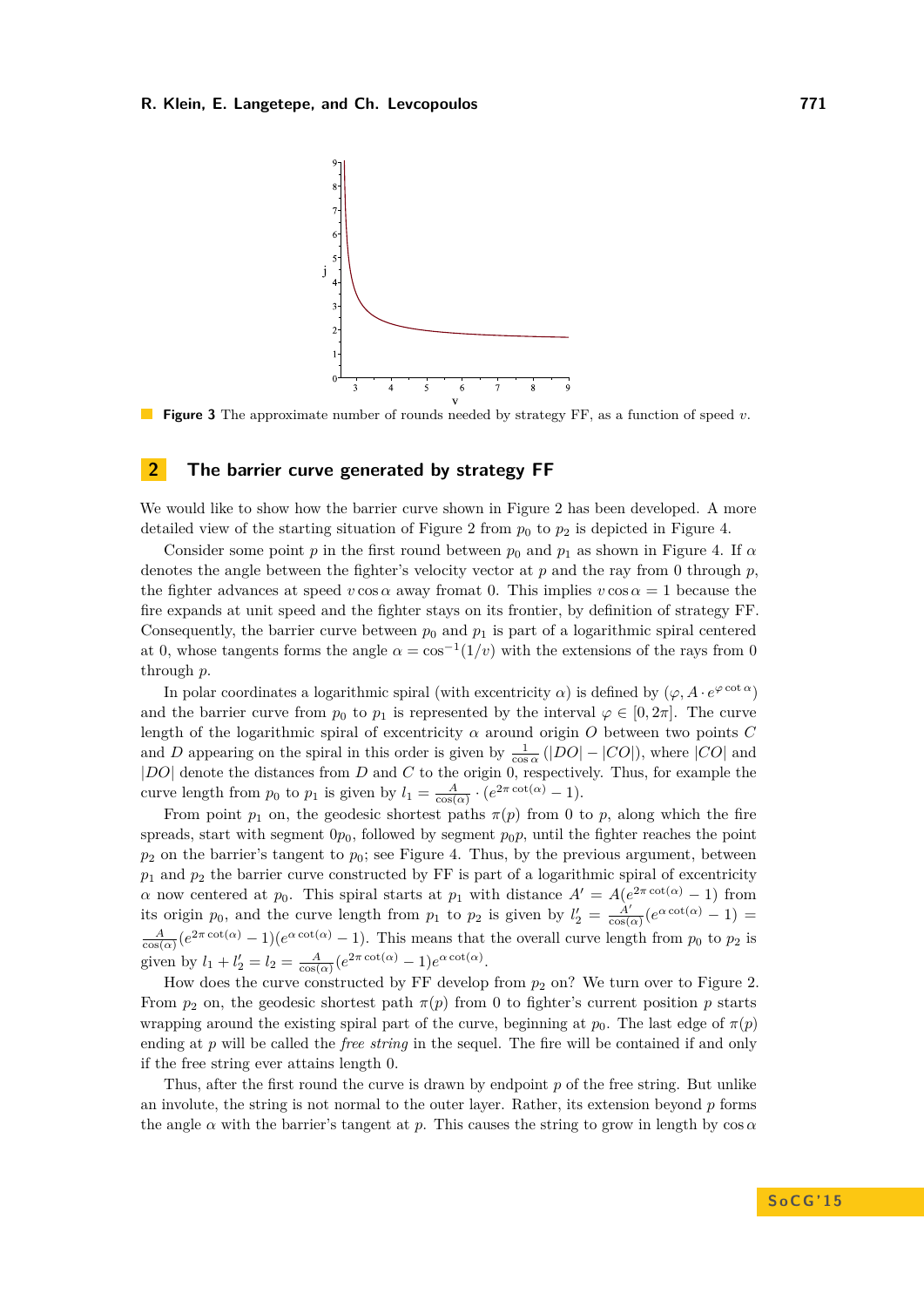<span id="page-4-0"></span>

**Figure 4** The first part of the barrier curve constructed by FF consists of two different logarithmic spirals of excentricity  $\alpha$  where  $\alpha = \cos^{-1}(1/v)$  holds. Namely, a logarithmic spiral around the origin 0 from  $p_0$  to  $p_1$  and a logarithmic spiral around  $p_0$  from  $p_1$  to  $p_2$ . At  $p_2$  the fire figther's curve starts wrapping around the constructed barrier as show in Figure [2.](#page-2-0)

for each unit drawn. At the same time, part of the string gets wrapped around the inner layer. It is this interplay between growing and shrinking that we will investigate below. Note that the curve starting at  $p_2$  is no longer a logarithmic spiral.

As the fighter is building the barrier at speed  $1/\cos \alpha$ , the fire is coming after her at unit speed along the outside of the barrier, as indicated in Figure [1.](#page-1-0) Thus, each barrier point *p* is caught by fire twice, once from the inside, when the fighter passes through  $p$ , and a second time from the outside, if the fire is not stopped before.

# <span id="page-4-1"></span>**3 Linkages**

That the innermost part of the curve consists of two different spiral segments, around 0 and around  $p_0$ , carries over to subsequent layers. The structure of the curve can be described as follows. Let

$$
l_1 = \frac{A}{\cos(\alpha)} \cdot (e^{2\pi \cot(\alpha)} - 1)
$$
  
\n
$$
l_2 = \frac{A}{\cos(\alpha)} \cdot (e^{2\pi \cot(\alpha)} - 1)e^{\alpha \cot(\alpha)}
$$

denote the curve lengths from  $p_0$  to  $p_1$  and  $p_2$ , respectively, as derived before in Section [2.](#page-3-1) For  $l \in [0, l_1]$  let  $F_0(l)$  denote the segment connecting 0 to the point of curve length *l*; see the sketch given in Figure [5.](#page-5-0)

At the endpoint of  $F_0(l)$  we construct the tangent and extend it until it hits the next layer of the curve, creating a segment  $F_1(l)$ , and so on. This construction gives rise to a "linkage" connecting adjacent layers of the curve. Each edge of the linkage is turned counterclockwise by *α* with respect to its predecessor. The outermost edge of a linkage is the free string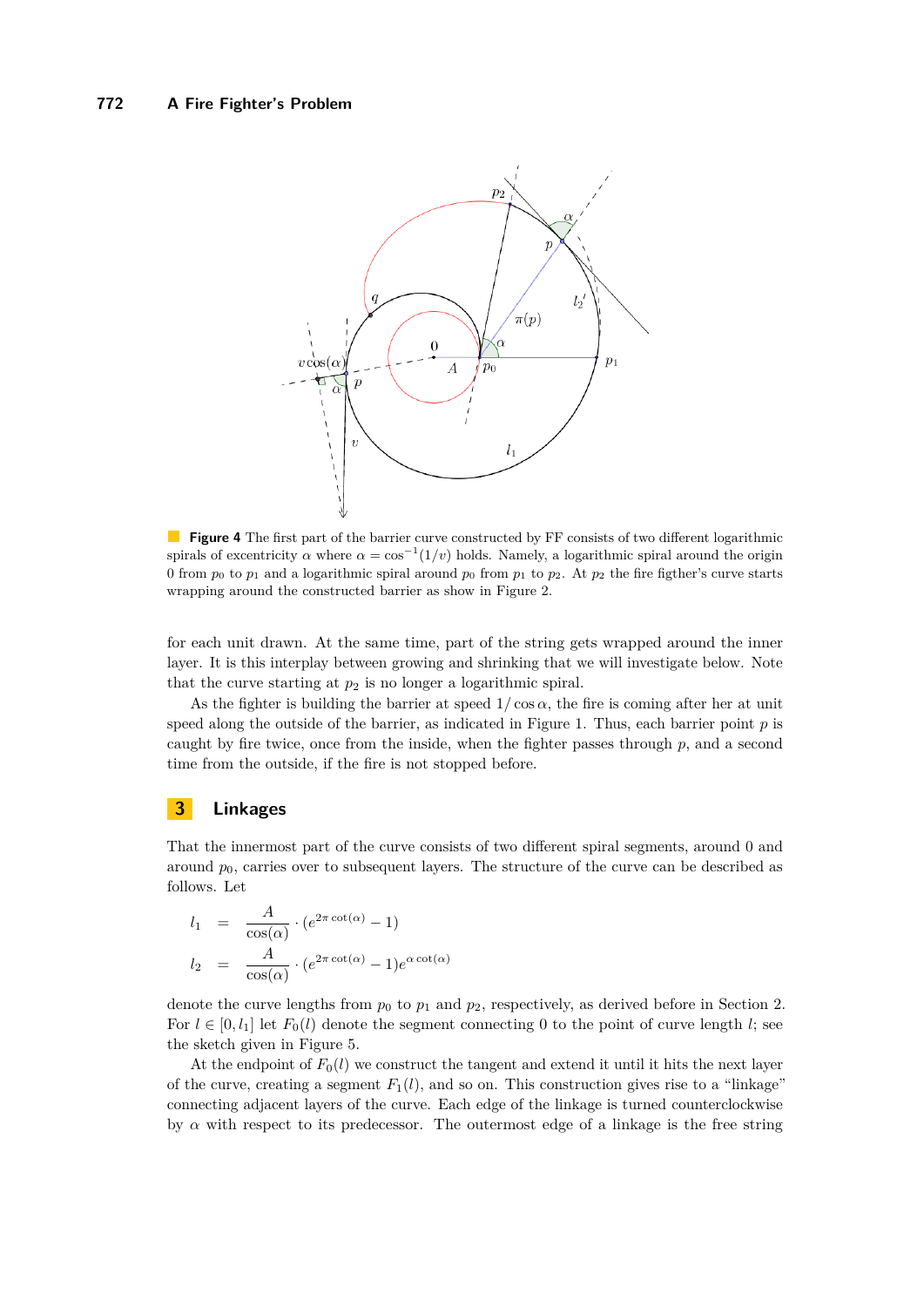<span id="page-5-0"></span>

**Figure 5** A sketch of the general situation. Two types of linkages defining subsegments of the curve.

mentioned above. As parameter *l* increases from 0 to  $l_1$ , edge  $F_0(l)$ , and the whole linkage. rotate counterclockwise. While  $F_0(0)$  equals the line segment from the center to  $p_0$ , edge  $F_0(l_1)$  equals segment  $0p_1$ .

Analogously, let  $l \in [l_1, l_2]$ , and let  $\phi_0(l)$  denote the segment from  $p_0$  to the point at curve length *l* from *p*1. This segment can be extended into a linkage in the same way. We observe that

<span id="page-5-1"></span>
$$
F_{j+1}(l_1) = \phi_{j+1}(l_1) \tag{2}
$$

$$
F_{j+1}(0) = \phi_j(l_2) \tag{3}
$$

hold. But initially, we have  $F_0(l) = A + \cos(\alpha) l$  and  $\phi_0(l) = \cos(\alpha) l$ , so that  $F_0(l_1) \neq \phi_0(l_1)$ . Clearly, each point on the curve can be reached by a linkage, as tangents can be constructed backwards. We refer to the two types of linkages by  $F$ -type and  $\phi$ -type.

# **4 Analysis**

A detailed proof of the following general facts is given in the Appendix of the technical report [\[7\]](#page-12-4) in Lemma 7 and 8. We present the intuitive ideas here.

As the endpoint of a taut string of length *F*, tangent to a smooth curve *C* at some point *p*, is moved in direction  $\alpha$ , as shown in Figure [6](#page-6-0) (i), the length *l* of the wrapped string grows at rate  $r \sin \alpha / F$ , where  $r$  denotes the curve's radius of curvature at  $p$ . (Intuitively, the more perpendicular motion *w* acts on the string and the larger the osculating circle, the more of the string gets wrapped; but the larger  $F$ , the smaller is the effect of the perpendicular motion.)

The center of the osculating circle at *p* is known to be the limit of the intersections of the normals of all points near *p* with the normal at *p*. If, instead of the normals, we consider the lines turned by the angle  $\pi/2 - \alpha$ , their limit intersection point has distance *r* sin  $\alpha$  from *p*; an example is shown in Figure [6](#page-6-0) (ii) for the case where curve *C* itself is a circle.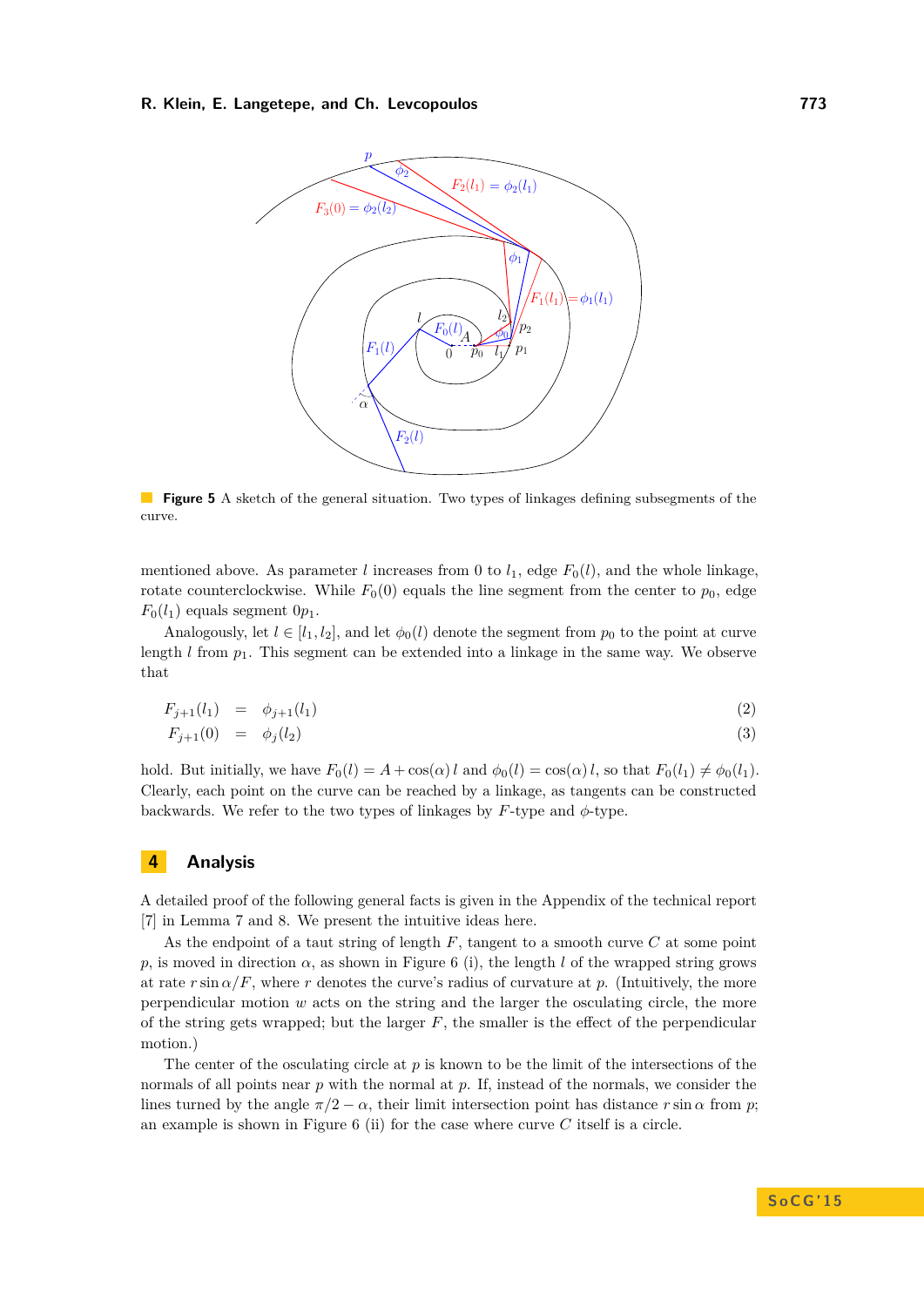<span id="page-6-0"></span>

**Figure 6** In (i), the wrapped string grows at a rate of *r* sin *α/F*. In (ii), the turned normals meet at a point  $r \sin \alpha$  away from  $p$ .

For the barrier curve, the limit intersection point of the turned normals near *p* is just the tangent point from  $p$  to the previous layer of the curve. If we denote by  $L_i$  the length of the barrier curve from  $p_0$  to the outer endpoint of the *i*th edge of an  $F$ -linkage, the above observations imply the following for  $L_{j-1}, F_j$  and  $F_{j-1}$  as functions of  $L_j$ .

$$
\frac{L'_{j-1}}{L'_j} = \frac{L'_{j-1}}{1} = \frac{r \sin \alpha}{F_j} = \frac{F_{j-1}}{F_j}.
$$

Now we change the former variable  $L_j$  to  $L_j(l)$  for  $l \in [0, l_1]$  introduced in Section [3.](#page-4-1) Observing that the derivatives of the inner functions cancel out we obtain

## <span id="page-6-1"></span>E Lemma 3.

$$
\frac{L'_{j-1}(l)}{L'_{j}(l)} = \frac{F_{j-1}(l)}{F_{j}(l)}.
$$

By multiplication, Lemma [3](#page-6-1) generalizes to non-consecutive edges. Thus,

<span id="page-6-3"></span>
$$
\frac{F_j(l)}{F_0(l)} = \frac{L'_j(l)}{l'} = L'_j(l) \tag{4}
$$

holds.

On the other hand, a point *p* on the *j*th layer of the barrier curve has geodesic distance  $L_{j-1}(l) + F_j(l)$  from the initial fire of radius *A*, and the fire arrives at *p* (from the inside) simultaneously with the fighter, who has then completed a barrier of length  $L_j(l)$  at speed  $1/\cos \alpha$ . This yields,  $F_j(l) + L_{j-1}(l) = \cos \alpha L_j(l)$  and after taking derivatives,

<span id="page-6-2"></span>
$$
F'_{j}(l) + L'_{j-1}(l) = \cos \alpha L'_{j}(l). \tag{5}
$$

From [5](#page-6-2) and [4](#page-6-3) we obtain a linear differential equation for  $F_j(l)$ ,

$$
F'_{j}(l) - \frac{\cos(\alpha)}{F_0(l)} F_{j}(l) = -\frac{F_{j-1}(l)}{F_0(l)}.
$$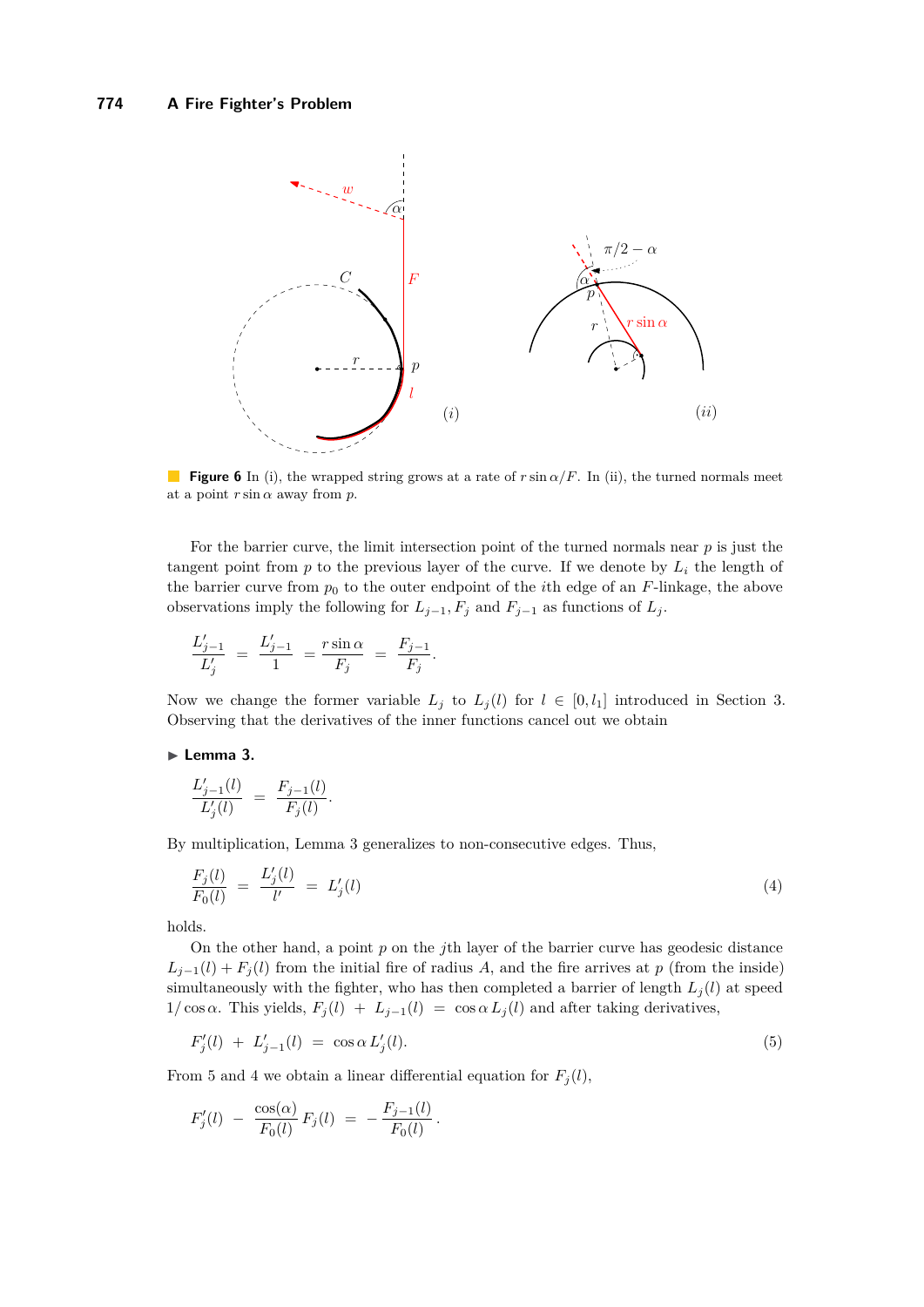The textbook solution for  $y'(x) + f(x)y(x) = g(x)$  is

$$
y(x) = \exp(-a(x)) \left( \int g(t) \exp(a(t)) dt + \kappa \right),
$$

where  $a = \int f$  and  $\kappa$  denotes a constant that can be chosen arbitrarily. In our case,

$$
a(l) = \int -\frac{\cos(\alpha)}{A + \cos(\alpha) l} = -\ln(F_0(l))
$$

because of  $F_0(l) = A + \cos(\alpha) l$ , and we obtain

<span id="page-7-0"></span>
$$
F_j(l) = F_0(l) \left( \kappa_j - \int \frac{F_{j-1}(t)}{F_0^2(t)} dt \right).
$$
 (6)

Next, we consider a linkage of  $\phi$ -type, for parameters  $l \in [l_1, l_2]$ , and obtain analogously

<span id="page-7-1"></span>
$$
\phi_j(l) = \phi_0(l) \left( \lambda_j - \int \frac{\phi_{j-1}(t)}{\phi_0^2(t)} dt \right).
$$
\n(7)

Now we determine the constants  $\kappa_j$ ,  $\lambda_j$  such that the solutions [6](#page-7-0) and [7](#page-7-1) describe a contiguous curve. To this end, we must satisfy conditions [2](#page-5-1) and [3.](#page-5-1)

We define  $\kappa_0 := 1$  and

$$
\kappa_{j+1} := \frac{\phi_j(l_2)}{F_0(0)} + \int \frac{F_j(t)}{F_0^2(t)} dt |_{l=0}
$$

so that [6](#page-7-0) becomes

$$
F_{j+1}(l) = F_0(l) \left( \frac{\phi_j(l_2)}{F_0(0)} - \int_0^l \frac{F_j(t)}{F_0^2(t)} dt \right),
$$

which, for  $l = 0$ , yields  $F_{j+1}(0) = \phi_j(l_2)$  (condition [3\)](#page-5-1). Similarly, we set  $\lambda_0 := 1$  and

$$
\lambda_{j+1} := \frac{F_{j+1}(l_1)}{\phi_0(l_1)} + \int \frac{\phi_j(t)}{\phi_0^2(t)} dt |_{l=l_1}
$$

so that [7](#page-7-1) becomes

$$
\phi_{j+1}(l) = \phi_0(l) \left( \frac{F_{j+1}(l_1)}{\phi_0(l_1)} - \int_{l_1}^l \frac{\phi_j(t)}{\phi_0^2(t)} dt \right),
$$

and for  $l = l_1$  we get  $F_{j+1}(l_1) = \phi_{j+1}(l_1)$  (condition [2\)](#page-5-1). For simplicity, let us write

$$
G_j(l) := \frac{F_j(l)}{F_0(l)} \text{ and } \chi_j(l) := \frac{\phi_j(l)}{\phi_0(l)},
$$
\n(8)

which leads to

<span id="page-7-2"></span>
$$
G_{j+1}(l) = \frac{\phi_0(l_2)}{F_0(0)} \chi_j(l_2) - \int_0^l \frac{G_j(t)}{F_0(t)} dt
$$
\n(9)

$$
\chi_{j+1}(l) = \frac{F_0(l_1)}{\phi_0(l_1)} G_{j+1}(l_1) - \int_{l_1}^l \frac{\chi_j(t)}{\phi_0(t)} dt.
$$
\n(10)

In order to find out if the fire fighter is successful we only need to check the values of  $F_j(l)$ at the end of each round, as the following lemma shows.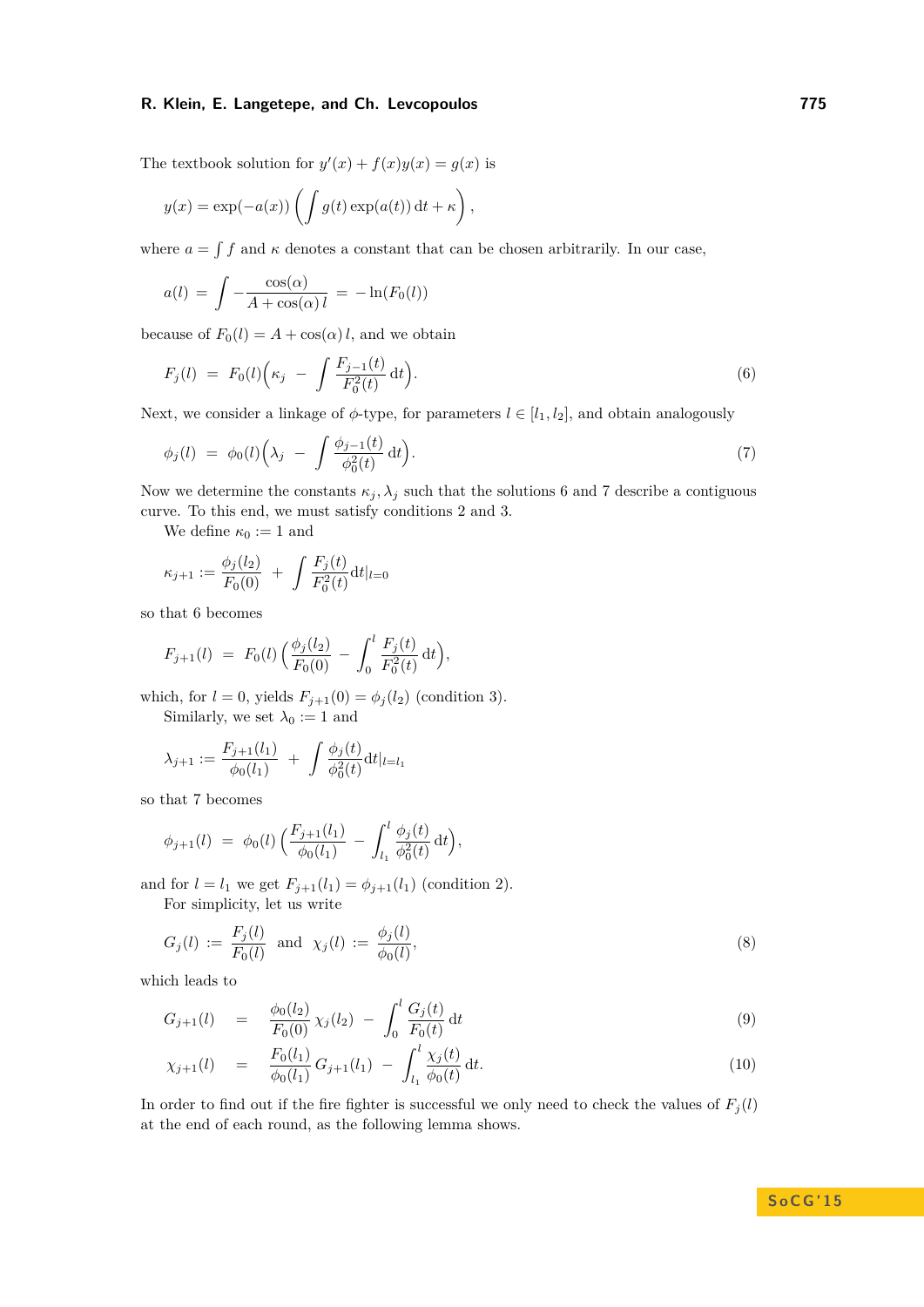$\triangleright$  **Lemma 4.** The curve encloses the fire if and only if there exists an index j such that  $F_i(l_1) \leq 0$  *holds.* 

**Proof.** The free string shrinks to zero if and only if there exist an index *j* and argument *l* such that  $F_i(l) \leq 0$  or  $\phi_i(l) \leq 0$ . Clearly,  $G_i$  and  $F_j$  have identical signs, as well as  $\chi_i$  and  $\phi_j$  do. Suppose that  $G_j > 0$  and  $G_{j+1}(l) = 0$ , for some *j* and some  $l \in [0, l_1]$ . By [9,](#page-7-2) function  $G_{j+1}$  is decreasing, therefore  $G_{j+1}(l_1) \leq 0$ . Now assume that  $G_i > 0$  holds for all *i*, and that we have  $\chi_{j-1} > 0$  and  $\chi_j(l) = 0$  for some *j* and some  $l \in [l_1, l_2]$ . By [10](#page-7-2) this implies  $\chi_j(l_2) \leq 0$ , and from [9](#page-7-2) we conclude  $G_{j+1} \leq 0$ , in particular  $G_{j+1}(l_1) \leq 0$ .

# **5 Recursions**

The integrals in [9](#page-7-2) and [10](#page-7-2) disappear by iterated substitution. This process is not entirely trivial, and the calculations can be found in Section C in the Appendix of the technical report [\[7\]](#page-12-4). After plugging in values, one obtains cross-wise recursions

<span id="page-8-0"></span>
$$
F_j(l_1) = \frac{F_0(l_1)}{F_0(0)} \sum_{\nu=0}^j \frac{(-1)^{\nu}}{\nu!} \left(\frac{2\pi}{\sin \alpha}\right)^{\nu} \phi_{j-1-\nu}(l_2)
$$
\n(11)

$$
\phi_j(l_2) = \frac{\phi_0(l_2)}{\phi_0(l_1)} \sum_{\nu=0}^j \frac{(-1)^{\nu}}{\nu!} \left(\frac{\alpha}{\sin \alpha}\right)^{\nu} \hat{F}_{j-\nu}(l_1) \tag{12}
$$

where  $\phi_{-1}(l_2) := F_0(0), \hat{F}_0(l_1) := \phi_0(l_1),$  and  $\hat{F}_{i+1}(l_1) := F_{i+1}(l_1).$ 

In order to solve the cross-wise recursions [11](#page-8-0) and [12](#page-8-0) for the numbers  $F_j(l_1)$  we define the formal power series

$$
F(X) := \sum_{j=0}^{\infty} F_j X^j
$$
 and  $\phi(X) := \sum_{j=0}^{\infty} \phi_j X^j$ 

where  $F_j := F_j(l_1)$  and  $\phi_j := \phi_j(l_2)$ , for short. From [11](#page-8-0) we obtain

<span id="page-8-2"></span>
$$
F(X) = \frac{F_0}{F_0(0)} e^{-\frac{2\pi}{\sin \alpha} X} \left( X \phi(X) + F_0(0) \right), \tag{13}
$$

and from [12,](#page-8-0)

<span id="page-8-1"></span>
$$
\phi(X) = \frac{\phi_0}{\phi_0(l_1)} e^{-\frac{\alpha}{\sin \alpha} X} \left( X F(X) - F_0 + \phi_0(l_1) \right); \tag{14}
$$

both equalities can be easily verified by computing the products and comparing coefficients. Now we substitute [14](#page-8-1) into [13,](#page-8-2) solve for  $F(X)$ , divide both sides by  $F_0$  and expand by  $e^{\frac{2\pi+\alpha}{\sin\alpha}}$ to obtain

<span id="page-8-3"></span>
$$
\frac{F(X)}{F_0} = \frac{e^{vX} - rX}{e^{wX} - sX},\tag{15}
$$

where  $v, r, w, s$  are the following functions of  $\alpha$ :

$$
v = \frac{\alpha}{\sin \alpha} \quad \text{and} \quad r = e^{\alpha \cot \alpha}
$$
  

$$
w = \frac{2\pi + \alpha}{\sin \alpha} \quad \text{and} \quad s = e^{(2\pi + \alpha)\cot \alpha}.
$$
 (16)

Note that here the parameter *v* does no longer represent the speed parameter, the speed is given by  $\frac{1}{\cos \alpha}$ .

It is possible to expand the inverse of the denominator in [15](#page-8-3) into a power series. This leads to interesting expressions for the  $F_j$ ; but how to derive their signs seems not obvious.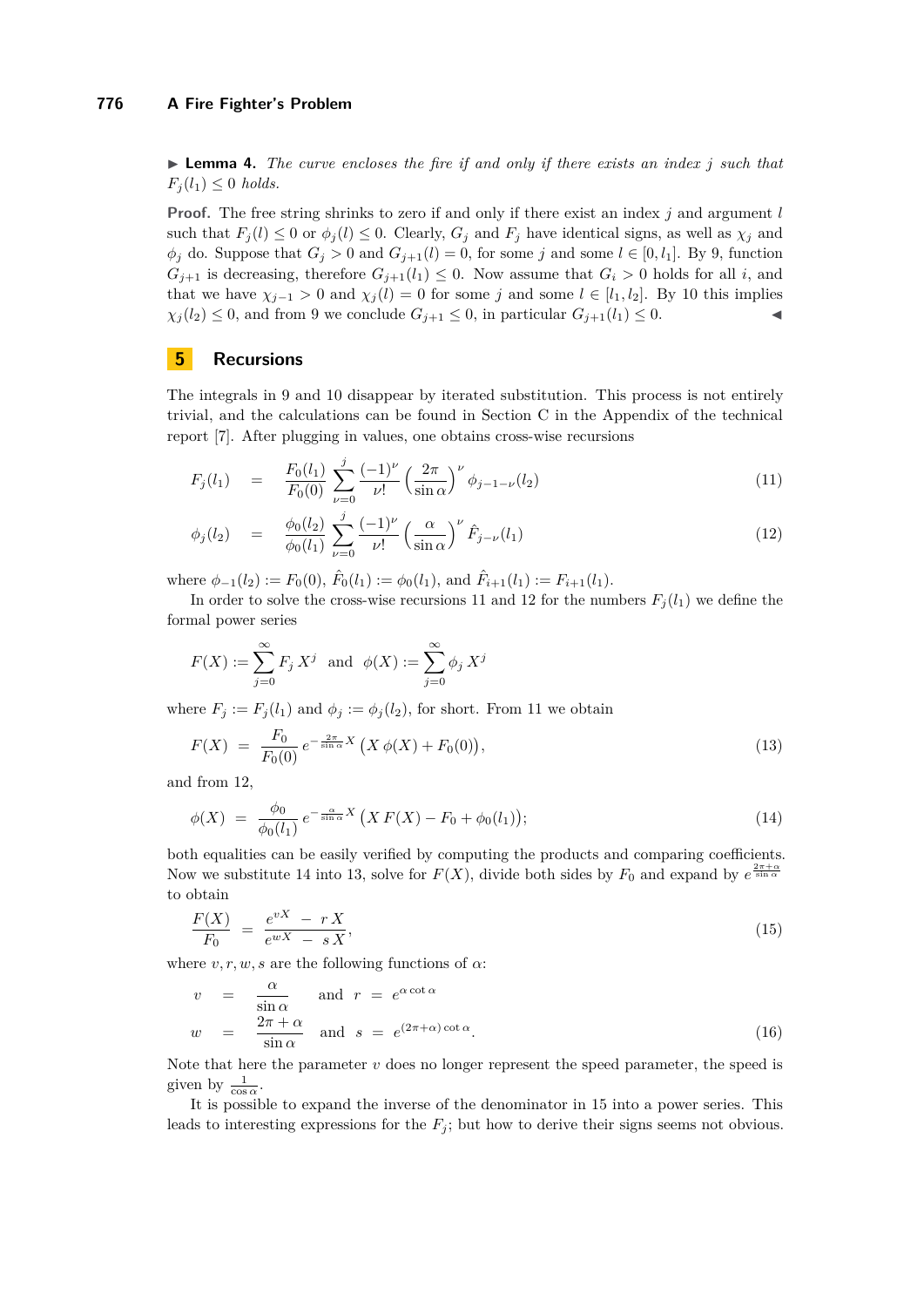# <span id="page-9-0"></span>**6 Singularities and Residues**

Now we consider the right hand side of [\(15\)](#page-8-3) as a function

<span id="page-9-1"></span>
$$
f(z) := \frac{e^{vz} - rz}{e^{wz} - sz},\tag{17}
$$

of a complex variable, *z*. Both numerator and denominator of *f* are analytic on the complex plane. Thus, singularities of *f* can only arise from zeroes of the denominator  $e^{wZ} - sZ$ . This equation has received some attention in the area of delay differential equations [\[2\]](#page-12-5). As in the Introduction, let  $\alpha_c \approx 1.1783$  be the unique solution of  $s = ew$  in  $(0, \pi/2]$ , corresponding to speed  $v_c = 1/\cos \alpha_c \approx 2.6144$ .

<span id="page-9-2"></span> $\blacktriangleright$  **Lemma 5.** *For*  $\alpha = \alpha_c$ *, equation*  $e^{wZ} - sZ$  *has a real root*  $1/w ≈ 0.1238$ *. For*  $\alpha > \alpha_c$ *(corresponding to speed*  $v > v_c$ *), this root splits into a complex conjugate pair*  $z_0$  *and*  $\overline{z_0}$ *, whose absolute values are <* 0*.*31*. All other zeroes of numerator and denominator in [15](#page-8-3) are strictly complex, and of absolute values*  $\geq 1$ *. Function*  $f(z)$  *in* [17](#page-9-1) has only poles as singularities.

For a proof of Lemma [5](#page-9-2) see Lemmata 10 to 13 in the Appendix of the technical report [\[7\]](#page-12-4).

*From now on we assume that*  $\alpha > \alpha_c$  *holds.* Now we would like to make use of a general Theorem concerning the sign of coefficients of power series within their convergence radius, in order to prove the first part of Theorem [1.](#page-1-1)

▶ Theorem 6 (Pringsheim's Theorem (see for example [\[4,](#page-12-6) p. 240]). Let  $h(z) = \sum_{n=0}^{\infty} a_n z^n$ *be a power series with finite convergence radius R. If*  $h(z)$  *has non-negative coefficients,*  $a_j$ *then point*  $z = R$  *is a singularity of*  $h(z)$ *.* 

**Proof of Theorem [1](#page-1-1) (i).** Let  $\alpha > \alpha_c$ . Because of the singularities  $z_0$  and  $\overline{z_0}$ , the power series expansion of  $f(z)$  in [17](#page-9-1) has a finite radius,  $R$ , of convergence. If all coefficients  $F_i$ were  $\geq 0$  then, by Pringsheim's Theorem function  $f(z)$  would have a singularity at *R*. But, by Lemma [5,](#page-9-2) there can be only complex singularities. Thus, there must be coefficients  $F_i < 0$ , proving that the fire fighter succeeds.  $\blacksquare$ 

Now we sketch the proof of Theorem [1\(](#page-1-1)ii). A complete version can be found in the Appendix Sections E and F of the technical report [\[7\]](#page-12-4). This will also lead to another, and constructive, proof of part (i) of Theorem [1.](#page-1-1)

We are using a technique described in [\[4,](#page-12-6) p. 258 ff.]. Let Γ denote the circle of radius 0*.*9 around the origin. By Cauchy's Residue Theorem,

$$
\frac{1}{2\pi i} \int_{\Gamma} \frac{f(u)}{u^{j+1}} du = \sum_{z \text{ inside } \Gamma} \text{res}(z)
$$

holds, where the sum is over all residues of the poles of  $\frac{f(z)}{z^{j+1}}$  encircled by Γ. By Lemma [5,](#page-9-2) these poles are  $z_0$ ,  $\overline{z_0}$ , and 0, which has residue  $F_j/F_0$ . Computing the residues of  $z_0$ ,  $\overline{z_0}$ yields

<span id="page-9-3"></span>
$$
\frac{F_j}{F_0} = \sin(j\phi + p) \frac{|z_0|^{-j}}{|z_0 - x_0|} \Theta(1) + \frac{1}{2\pi i} \int_{\Gamma} \frac{f(u)}{u^{j+1}} du,
$$
\n(18)

where  $z_0 = \rho(\cos \phi + \sin \phi i)$ , with  $0 < \phi < \pi$ , and  $x_0 = (1/w, 0)$  is the limit of  $z_0$  as  $\alpha_c$  tends to *α*. The rightmost term's absolute value is upper bounded by the maximum of  $|f(z)|$  on Γ, times  $0.9^{-j}$ ; its influence turns out to be negligible.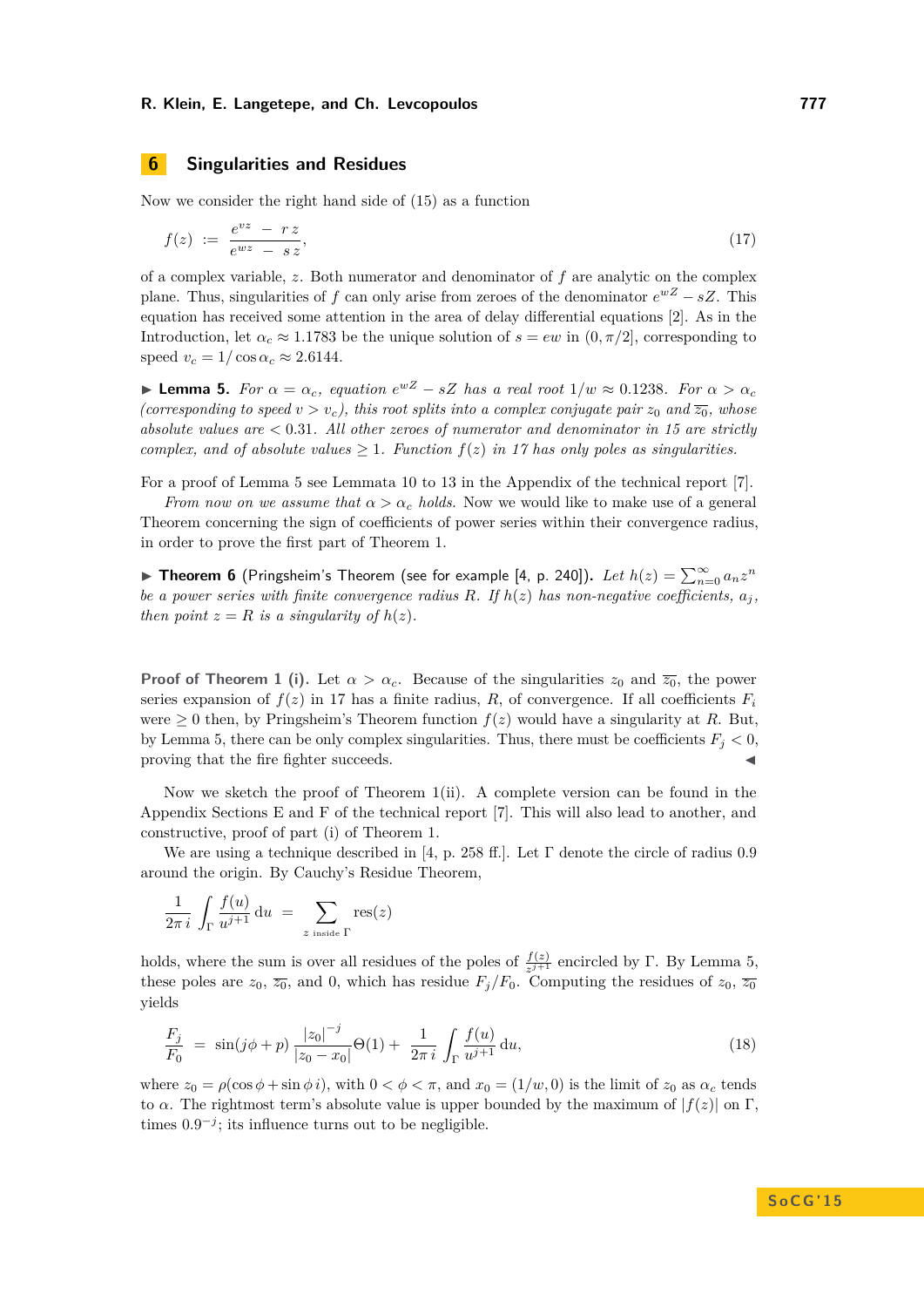<span id="page-10-2"></span>

**Figure 7** Proof of Lemma [7.](#page-10-1)

The oscillation  $sin(t\phi + p)$  has wavelength  $2\pi/\phi$ . For *j* near its negative minimum, the value of [18](#page-9-3) becomes negative. This proves that the fire fighter will succeed in containing the fire in round *j*, for some  $j \leq c \cdot 2\pi/\phi$  (in fact, one can choose  $c = 1$ ). As  $\alpha$  decreases towards  $\alpha_c$ , both  $\phi$  and phase *p* tend to zero, but

$$
\lim_{\alpha \to \alpha_c} \frac{p}{\phi} \; \approx \; 1.315
$$

holds. This value denotes how much the graph of  $sin(t\phi + p)$  is shifted to the left, as compared to sin *t*. We see that *j* must increase through almost the whole positive halfwave of  $sin(t\phi + p)$ before negative values can occur. Since wavelength  $2\pi/\phi$  goes to infinity, so does the number of rounds the fire fighter needs. This completes the proof of Theorem [1.](#page-1-1) All details are given in the Appendix of the technical report [\[7\]](#page-12-4).

## <span id="page-10-0"></span>**7 Lower bound**

Let us recall that a barrier building strategy *S* is *spiralling* if it starts on the boundary of a fire of radius *A*, and visits the four coordinate half-axes in counterclockwise order and at increasing distances from the origin.

Fracting distances from the origin.<br>Now let *S* be a spiralling strategy of maximum speed  $v \le (1 + \sqrt{5})/2 \approx 1.618$ , the golden ratio. We can assume that *S* proceeds at constant speed *v*. Let  $p_0, p_1, p_2, \ldots$  denote the points on the coordinate axes visited, in this order, by *S*. The following lemma shows that *S* cannot succeed because there is still fire burning outside the barrier on the axis previously visited.

<span id="page-10-1"></span>**Example 7.** Let A be the initial fire radius. When S visits point  $p_{i+1}$ , the interval  $[p_i, p_i + p_j]$  $sign(p_i)A$  *on the axis visited before is on fire.* 

**Proof.** The proof is by induction on *i*. Suppose strategy *S* builds a barrier of length *x* between  $p_0$  and  $p_1$ , as shown in Figure [7](#page-10-2) (i). During this time the fire advances  $x/v$  along the positive *X*-axis, so that  $A + x/v \leq p_1 \leq x$  must hold, or

$$
\frac{x}{v} \ge \frac{1}{v-1}A > A;
$$

the last inequality follows from  $v < 2$ . Thus, the fire has enough time to move a distance of  $A$  from  $p_0$  downwards along the negative  $Y$ -axis.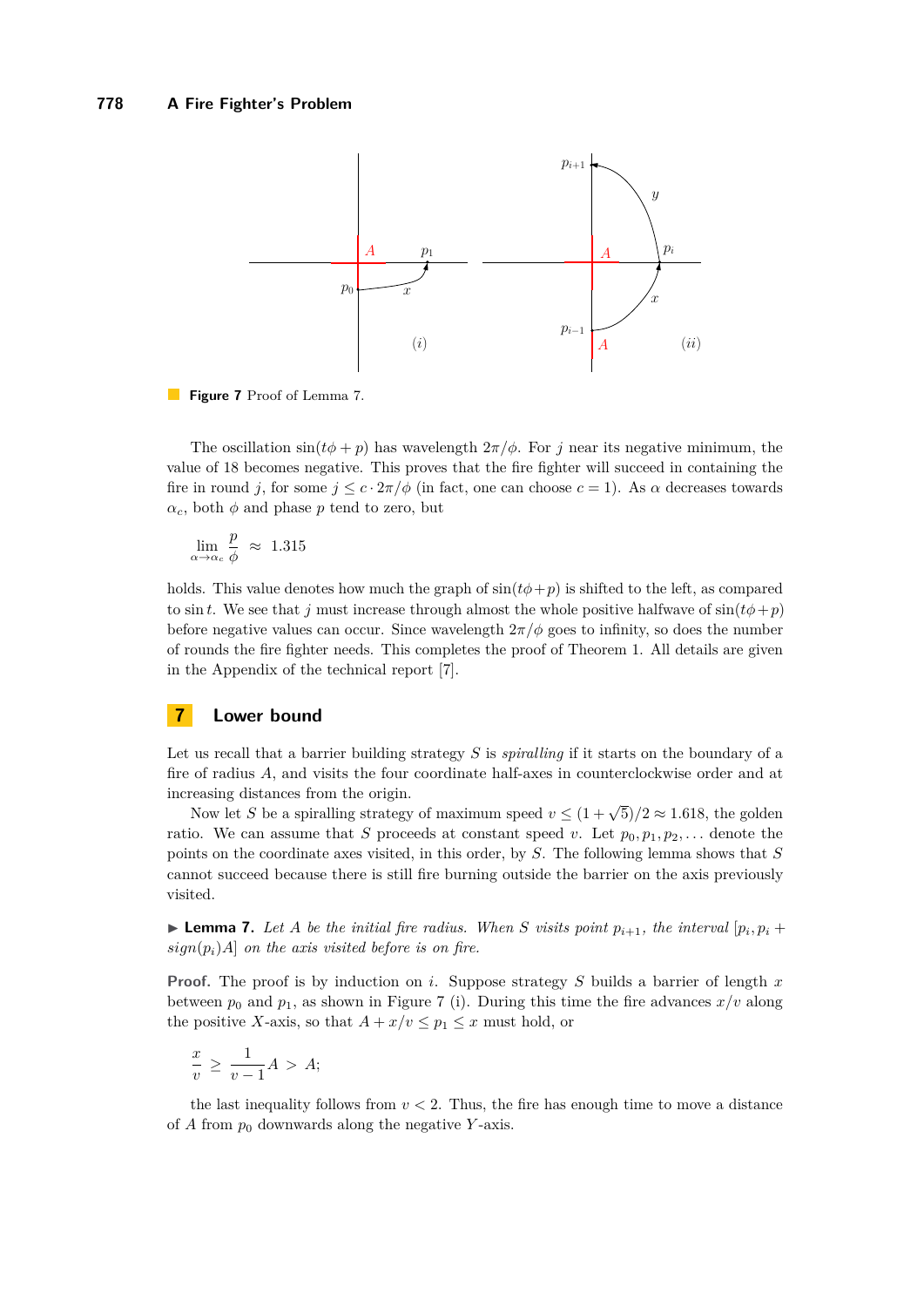<span id="page-11-0"></span>

**Figure 8** A completion time optimal single closed loop solution for *v* ≈ 6.25 starts with a line segment outside the fire and ends with a logarithmic spiral along the boundary of the fire. A single loop solution exists only for  $v > 3.7788...$ 

Now let us assume that strategy *S* builds a barrier of length *y* between  $p_i$  and  $p_{i+1}$ , as shown in Figure [7](#page-10-2) (ii). By induction, the interval of length *A* below  $p_{i-1}$  is on fire. Also, when the fighter moves on from  $p_i$ , there must be a burning interval of length at least  $A + x/v$ on the positive *Y*-axis which is not bounded by a barrier from above. This is clear if  $p_{i+1}$  is the first point visited on the positive *Y* -axis, and it follows by induction, otherwise. Thus, we must have  $A + x/v + y/v \leq p_{i+1} \leq y$ , hence

$$
\frac{y}{v} \ge \frac{1}{v-1}A + \frac{1}{v(v-1)}x > A + x,
$$

since the assumption on *v* implies  $v^2 \leq v + 1$ . This shows that the fire can crawl along the barrier from  $p_{i-1}$  to  $p_i$ , and a distance A to the right, as the fighter moves to  $p_{i+1}$ , completing the proof of Theorem [2.](#page-2-1)

## **8 Conclusions**

A number of interesting questions arise. Are there strategies that can contain the fire at a speed  $v < v_c$ ? How about starting points away from the fire? Given a speed  $v \ge v_c$ , there can be many barrier curves that contain a fire. Which one should the figther choose, to minimize the time to completion, or the area burned? Is it possible to generalize to fires of more realistic shapes, as they result under the influence of wind as for example suggested in [\[5\]](#page-12-0)? These problems define a new and nice area in the field of path planning in dynamic environments, where obstacle shapes depend on the agent's actions.

For practical purposes, one would wish for a strategy that contains the fire in a single closed round. Also, starting points away from the fire could be allowed. If the fighter is free to pick her starting point she can contain the fire in a single closed round if, and only if, her speed is at least  $v \geq 3.7788...$  In this case the shortest possible (i.e., completion time optimal) solution consists of a line segment *q*0*q*<sup>1</sup> followed by a segment of a logarithmic spiral